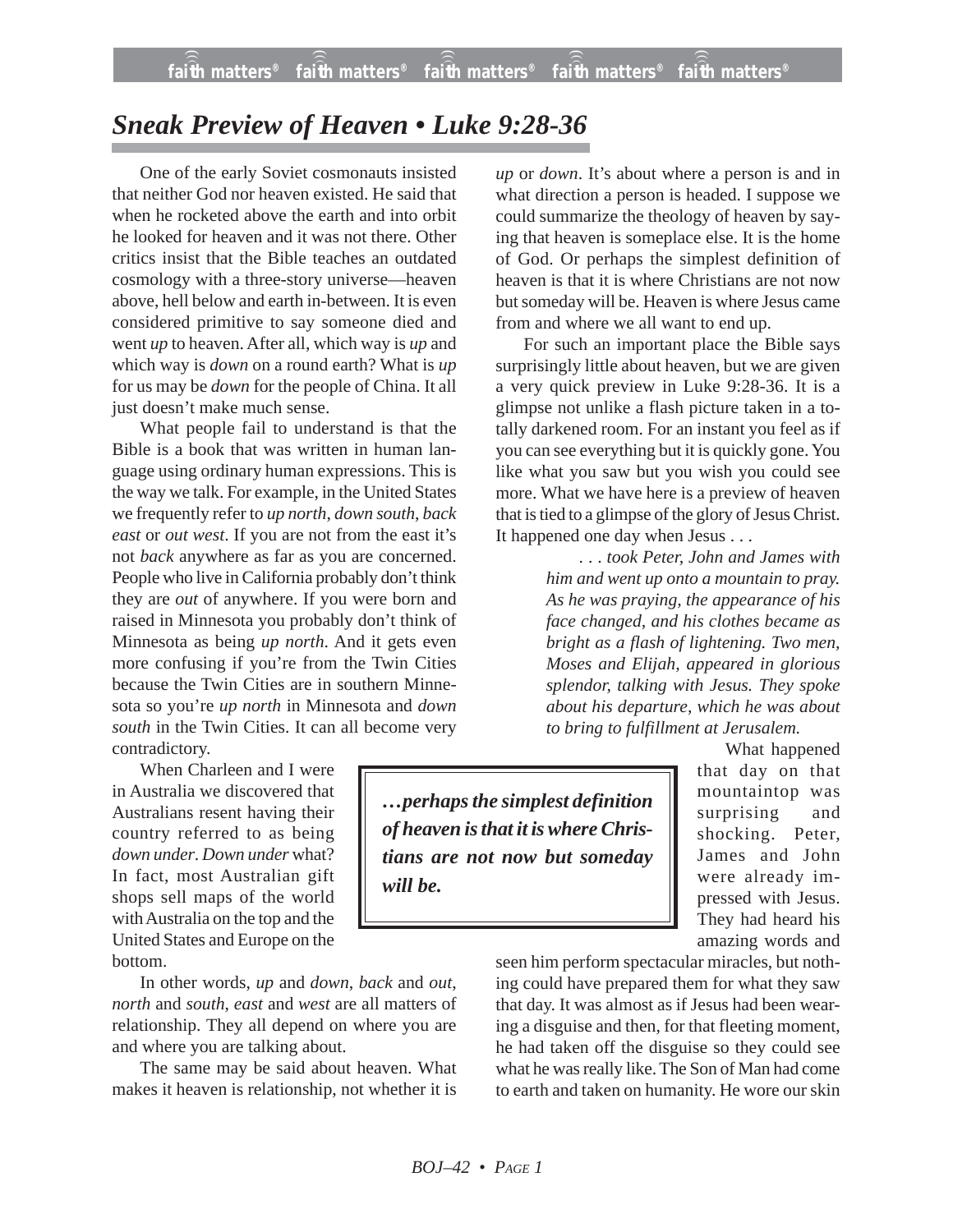and our clothes and looked just like us. But that day on that mountain he showed the way he looks in heaven.

Jesus' face looked different. Matthew's biography of Jesus in Matthew 17:2 says Jesus' "*face shone like the sun*." The change was startling. It was still Jesus. They recognized him. But they saw him as they had never seen him before.

Jesus' clothes became as bright as a flash of lightening. Imagine standing six feet away from a strike of lightening and staring right at it. Not for a split second but for minutes. Brighter than anything you have ever seen before—so bright that the brilliance burns its image into your eyes and onto the screen of your brain. Mark writes in his biography of Jesus in Mark 9:3, *"His clothes became dazzling white, whiter than anyone in the world could bleach them."*

It's hard to imagine an ordinary human comparison. Think of a woman living in your apartment building. Each time you've seen her she has been bundled up in heavy winter clothes. When you first met her she was changing a flat tire and there was thick black dirt on her hands and clothes and face. Then one day you see her on television. Instead of grease she has make-up on her face. Instead of winter work clothes she has on an expensive designer dress. Instead of living in the apartment down the hall she is the CEO and majority shareholder of the company that owns the apartment building and many others like it. She is on television to announce her acceptance of the President's nomination as Ambassador to the Court of St. James in London. You thought she was a nice neighbor but you never dreamed she was so much more.

Or think of the boy down the street who used to deliver your newspapers. The one you tipped \$5 at Christmastime. The one you haven't seen for years. You liked him but doubted he would ever amount to anything. Now it is the day of your surgery and you are pleased that the doctor is renowned as one of the best in the field. As he walks into your hospital room he seems vaguely familiar. He introduces himself as your former paperboy from down the street. You are shocked. You see the resemblance and recognize his voice. It is hard to imagine he is the same person. You wish you had tipped him \$50 instead of \$5.

But those comparisons really aren't good enough. Imagine striking a match and a fireball erupts. Imagine turning on a light switch and a nuclear explosion blasts out before your eyes.

No, none of the comparisons is good enough because nothing compares. These men saw Jesus as they had never seen him before and as they would never see him again until the day he would welcome them directly into heaven. They had previewed heaven!

There is a point here that we dare not miss. We are not the center of heaven—Jesus is! The essence of heaven is not happiness or luxury or environmental perfection—it is Jesus! Jesus is what heaven is all about. That is one of the many reasons why heaven is just for Christians. Anyone who is not in love with Jesus, anyone who is not centered on Jesus, anyone who is not completely devoted to Jesus might not find heaven to be such a wonderful experience after all. When we think of heaven, most of all we should think of the glory of Jesus Christ.

But there are other bits of preview for us to see. Heaven is not merely the domain of God. Heaven includes others - - - like Moses and Elijah. They were apparently there to meet and talk to Jesus because they represented the Old Testament Law and Prophets. They were there to endorse Jesus and what he was on earth to do.

These others in heaven will be like Jesus. Moses and Elijah also "*appeared in glorious splendor*". They, too, were brilliantly bright but they were also recognizable. Even though they were glorious they were still themselves. They still had their names. They still had their voices. There was enough physical similarity that they could be recognized.

The topic of their conversation was Jesus' crucifixion, death and resurrection. The record says, *"They spoke about his departure, which he was about to bring to fulfillment at Jerusalem."* This is a reference to the turning point in Jesus' life when he heads for Jerusalem where he is destined to die for human sin and arise for eternal life.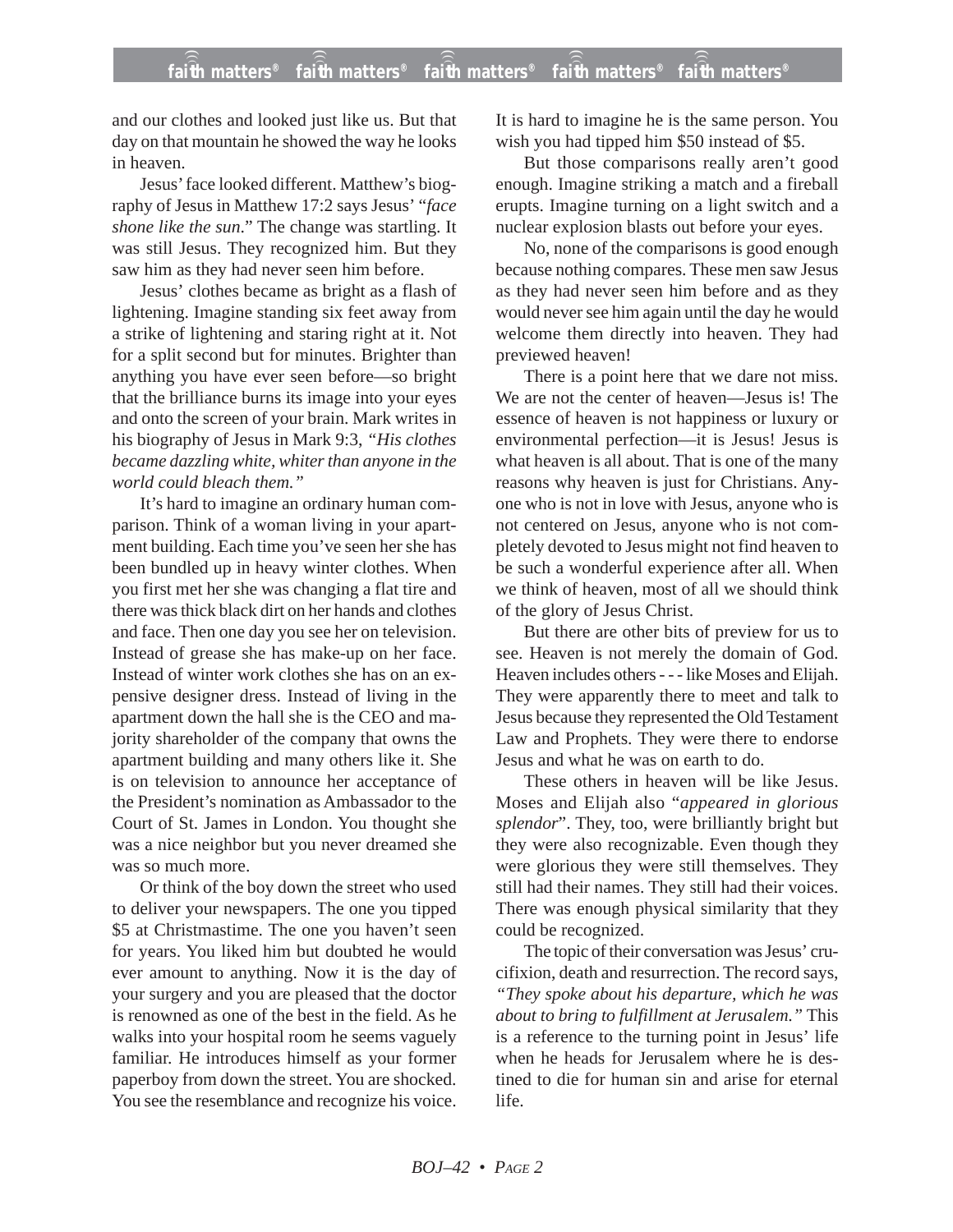## **faith matters® faith matters® faith matters® faith matters® faith matters®** ))) ))) ))) ))) )))

All of this hints at what we may expect to experience in heaven. We will be ourselves. We will recognize each other. We will talk to each other with our same voices. We will use our names. Future life will be directly connected to present life. We will be like Jesus. We'll be different. We will be glorious. We will be brilliant. We will be supernatural.

The central theme of heaven will be Jesus Christ and what he has done for us. It's not that we won't discuss other topics, but what will be central and what heaven will be all about is the glory of Jesus Christ.

The sneak preview of heaven was difficult for humans to understand. For unexplained reasons Peter, John and James were sleepy. Maybe they had been up late the night before. Maybe they were bored. Maybe praying made them tired. They were awakened with a shock when they saw Jesus, Moses and Elijah. They were like deer caught in the high beams of car headlights—wideawake and frozen in place.

Peter was the disciple with the motor mouth. There is usually one in every group. They have to say something even when they don't have anything appropriate to say. As Moses and Elijah were leaving and Jesus' appearance was returning to the way it used to be, Peter blurted out, *"Master, it is good for us to be here. Let us put up three*

*shelters—one for you, one for Moses and one for Elijah."*

It's hard to figure out what Peter had on his mind. He offered to scrounge up branches and leaves or whatever was available and construct a

lean-to for Jesus, one for Moses and one for Elijah. Did he want to mark the spot? Did he think they would stay longer if they had a pup tent to call home? Did he miss the entire point of what had just happened? Was he just stupid?

Have you ever said something really stupid at a very important moment? (I have, but I'm not going to tell you about it!) Luke added his own observation in verse 33: "*He did not know what* *he was saying."* That's a kind way of saying Peter put his foot in his mouth.

Here is what I think really happened to Peter and it probably would have happened to us. This preview of heaven and the glory of Jesus was so amazing that he just had no category in his mind to deal with it. He didn't know what to say or think. He didn't know how to respond or how to behave. It was too new, too big, too good and too wonderful.

There are no human words or actions that fit something like this. Maybe that's why the Bible says so little about what heaven is like. We wouldn't understand it even if we were told. Whatever our wildest imagination of God's heaven may be, our best guess isn't even close.

As Peter was speaking, God the Father—who could not stay away and could not remain silent interrupted him. The record says:

> *While he was speaking, a cloud appeared and enveloped them, and they were afraid as they entered the cloud. A voice came from the cloud, saying, "This is my Son, whom I have chosen; listen to him."*

This was the Father's stamp of approval on Jesus and all he was doing. The God whose home is in heaven had also stepped to earth. His glory was shrouded in a cloud because it might otherwise have been too great for the three human wit-

*Whatever our wildest imagination of God's heaven may be, our best guess isn't even close.*

nesses to survive. God the Father made it clear who Jesus is and what we are to do. Jesus is God's beloved Son chosen to atone for human sin and reconcile us to God. We are to listen

to Jesus and do what he says. Here is the central core of Christianity: 1.) God sent his Son to save the world; 2.) We are to listen to his Son and be his disciples; and 3.) Those who accept and follow Jesus will someday be like him in heaven.

This amazing story ends saying, "*The disciples kept this to themselves, and told no one at that time what they had seen*." Perhaps they needed time to process the experience. They had